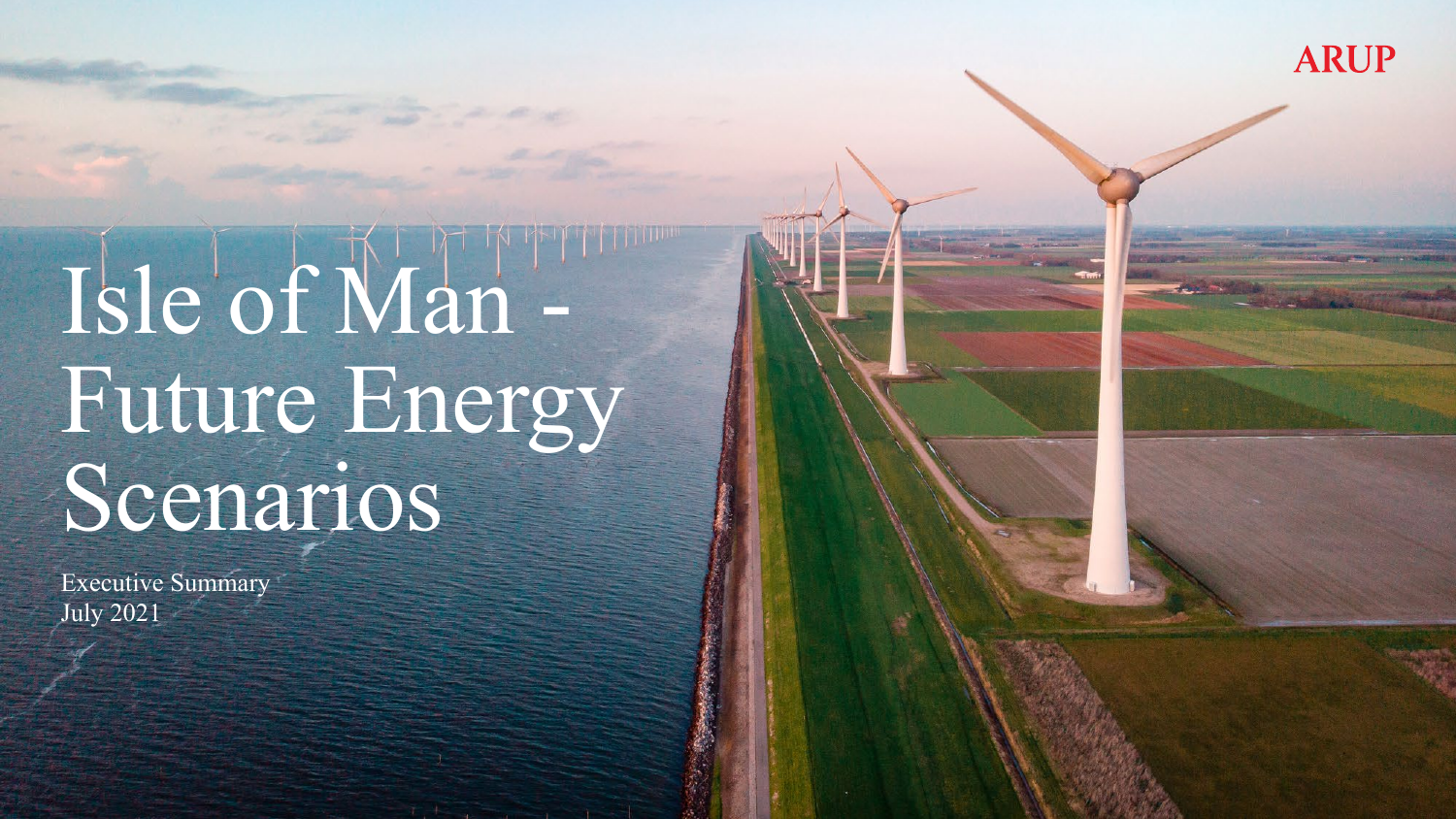- 
- 





### Table of Contents

[The Roadmap to a zero carbon island](#page-2-0) 3

[Managing future growth in electricity demand in a carbon neutral way](#page-3-0)

[The Future Energy Scenarios for the Isle of Man](#page-4-0) 5

[Scenario 1](#page-5-0) 6

[Scenario 2](#page-6-0) 7

[Scenario 3](#page-7-0)

[Scenario 4](#page-8-0) 9

[High-level cost implications](#page-9-0) 10

[Implications for end-consumer price](#page-11-0) 12

[Scenario 5](#page-12-0) 13

[A high level roadmap for transition](#page-13-0) 14

[Basis of Preparation](#page-14-0) 15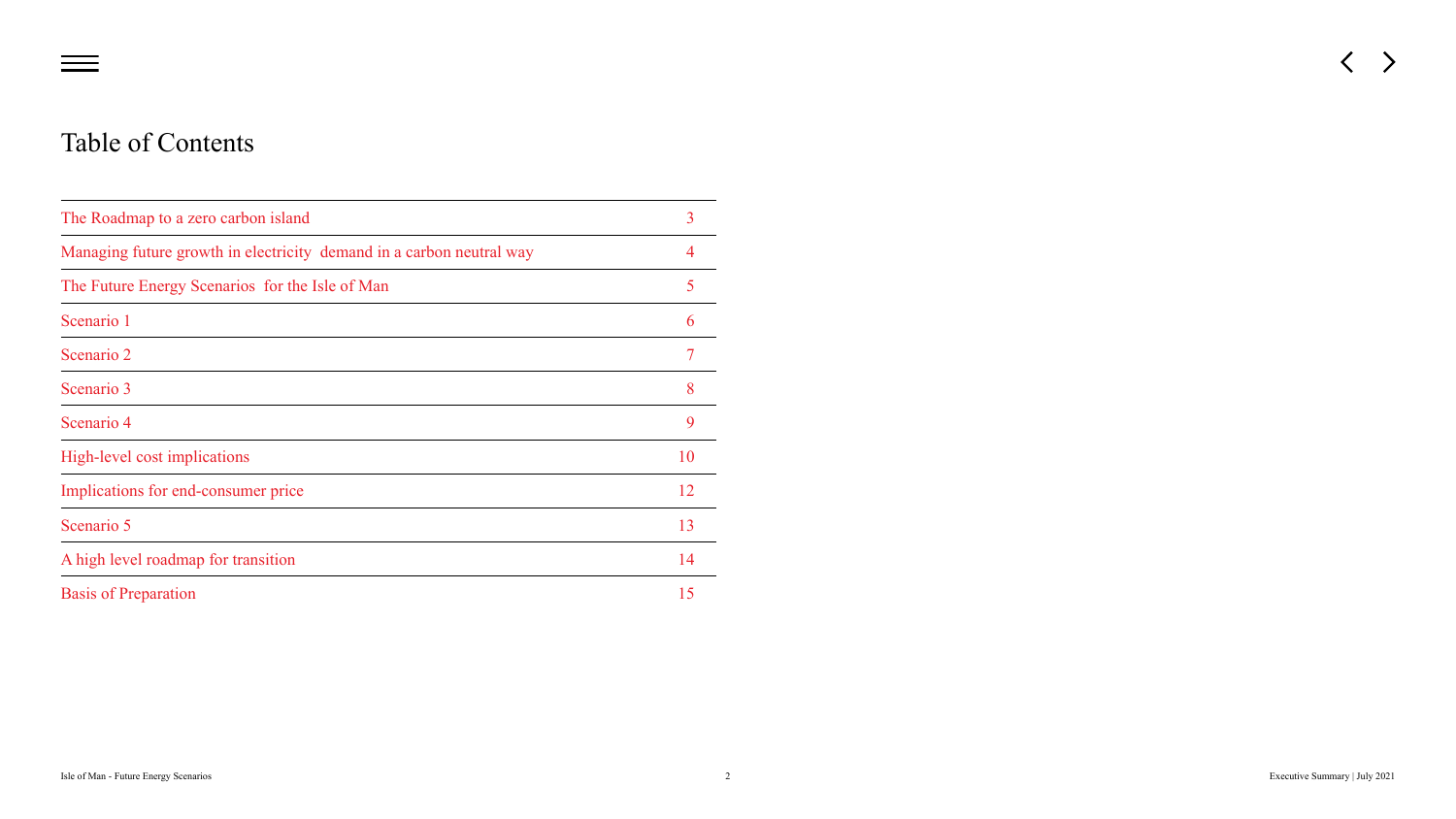A clear roadmap is required to fully understand how the existing electricity network can be transitioned into a low or zero carbon system.

#### <span id="page-2-0"></span>**Isle of Man**

The Roadmap to a zero carbon island

The Isle of Man (IoM) Government has legislated to reduce its greenhouse gas (GHG) emissions to net zero by 2050.

These plans are consistent with the aim to achieve  $75\%$ generation from renewable or carbon neutral sources by 2035, and achieve net zero emissions by 2050.

To achieve this, a clear roadmap is required to enable the transition through greater use of renewable technologies and phasing out of fossil fuels, while maintaining a reliable, resilient and affordable power supply network.

Arup is assisting the IoM government in developing a set of future scenarios for the generation of electricity on the island.

Our team has assessed, at a high level, the network implication of four transition scenarios, and the associated financial considerations for each scenario.

Additionally, we have also assessed an ambitious scenario, underpinned by large-scale offshore wind development, at a high level.

**94%**  of the electricity generated on island comes from CCGT in 2019.

# **200,000**

tonnes of CO2 equivalent emissions from energy supply in 2018.

# **75%**

target for power generation from renewable or carbon neutral sources by 2035.

## **Net zero**

emissions from all sectors, including electricity, by 2050.



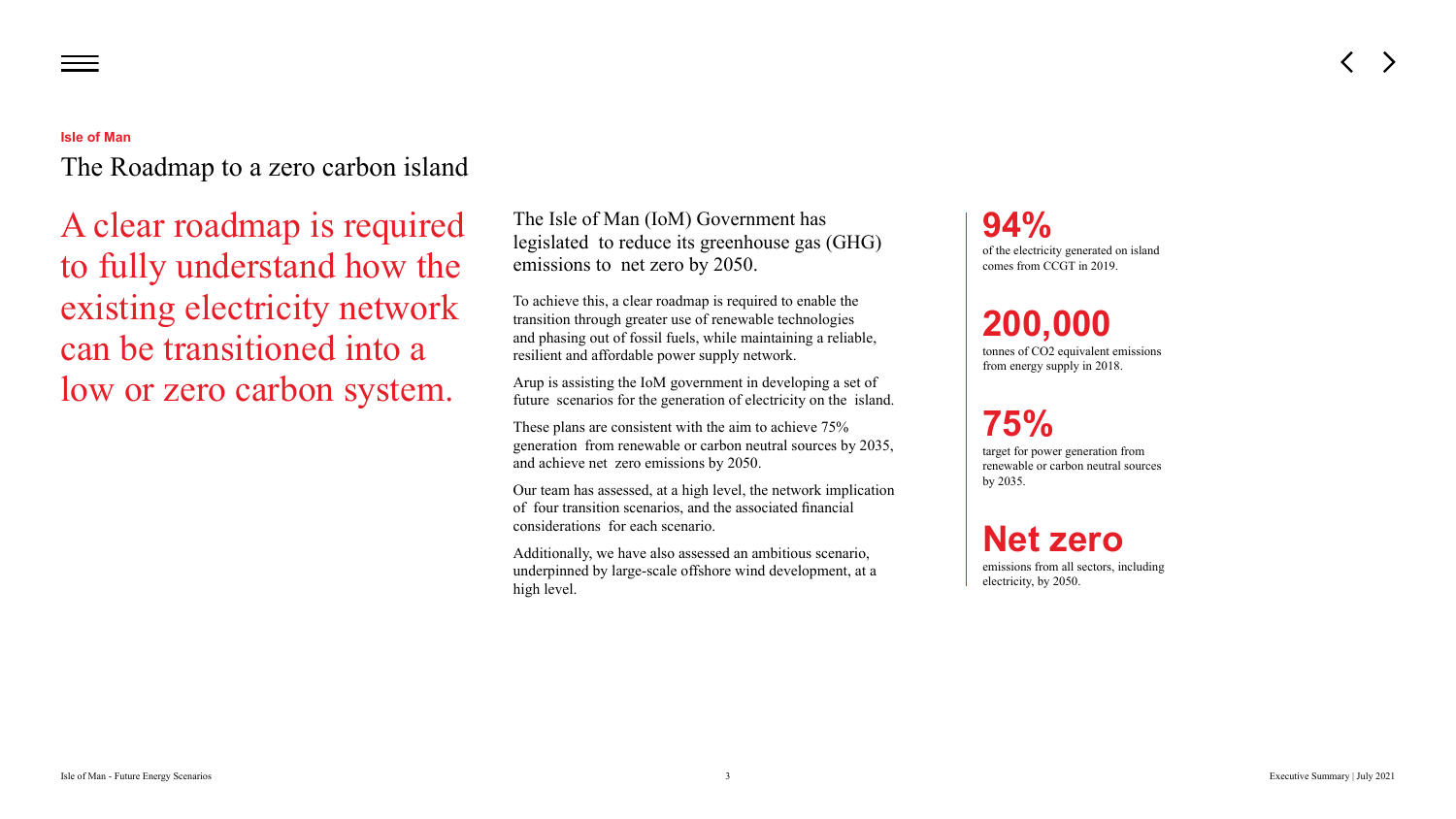The electrification of heating and the electrification of personal transport will see peak demand increase from approximately 2025.

<span id="page-3-0"></span>Managing future growth in electricity demand in a carbon neutral way

> Electricity demand is expected to increase in future years, driven mainly by electrification of heat and the uptake of electric vehicles.

> Despite energy efficiency improvements helping to reduce peak demand requirements in the short term, it is expected that the electrification of heating and personal transport will see peak demand and annual demand increase from approximately 2025.

> To help understand how electricity demand could evolve in the future, we have developed three distinct scenarios  $- (1)$  consumer transformation, (2) system transformation and (3) leading the way. These scenarios mirror the assessments undertaken by National Grid for Great Britain.

A market led by 'consumer transformation' towards the use of electric vehicles and electric heating will see the fastest and largest increase in peak demand – up an estimated 63% between 2019 and 2050 and to a peak demand of 131 MW. Annual demand is expected to reach 636 GWh by 2050 in this scenario.

However, by developing and adopting 'leading the way' strategies, peak demands could be significantly lowered by achieving maximum energy efficiency gains across all sectors, and increased reliance on public transport or 'active' travel.

Our calculations and predictions suggest a 'leading the way' approach could lead to a smaller increase, with peak demand reaching 106 MW by 2050, an increase of 33% from 2019. Annual demand in this scenario is expected to reach 514 GWh by 2050.

**Estimated annual electricity demand in 2050 and 2020 (GWh)**







# **Residential Residential I&C I&C Transport Transport Losses Losses**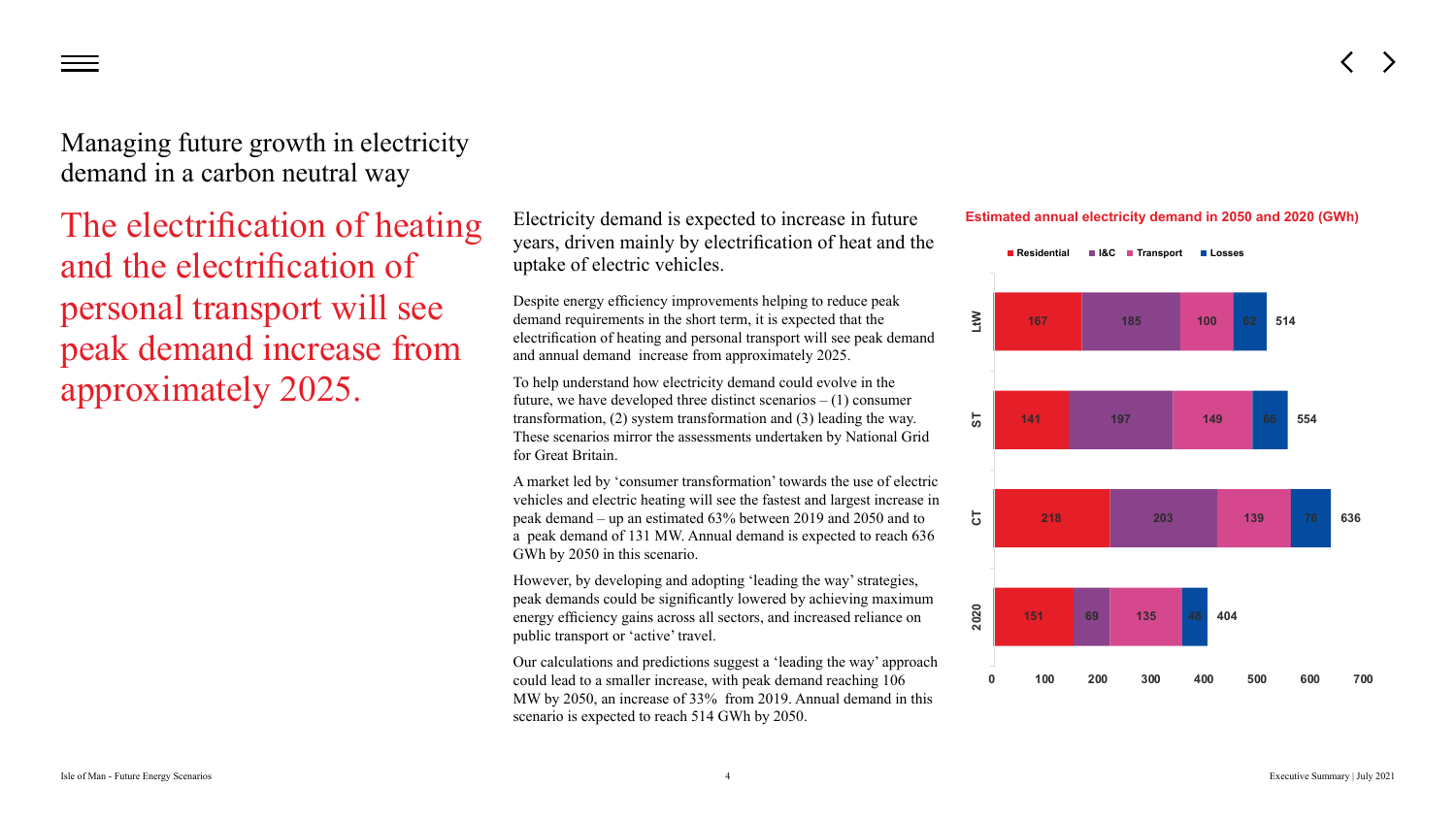Arup has developed four electricity generation scenarios for the IoM, consistent with the 2050 target. An additional offshore wind focused scenario has also been assessed.

<span id="page-4-0"></span>The Future Energy Scenarios for the Isle of Man

#### **The key points are:**

– Each scenario uses varying levels of onshore wind/ offshore wind, biomass, solar power and storage technologies alongside interconnectors which provide resilience and security of supply.

– Two of the four scenarios also have varying levels of behind-themeter (decentralised) generation in the form of solar power.

– The generation from biomass is expected to decreases over time as interconnector capacity increases across all scenarios.

– In each scenario carbon emissions decline significantly

**287 – 934 M** 

happen by 2035, driven mainly by the retirement of

– The faster than anticipated emissions reduction may make it possible to delay some investment decisions by delaying the retirement of the existing gas-fired plant. However, this is dependent on the quantity of hydrogen in the future gas grid and the compatibility of the existing plant to accept hydrogen blended gas.

- 
- 
- 
- and the IoM reaches its net zero target by 2045.
- The vast majority of the emission reductions the existing diesel and gas-fired power plants.
- 
- and regulatory challenges that also need addressing.

– The additional Scenario 5, premised on large scale offshore wind development, indicates that whilst there are economic and societal benefits for the IoM, there are commercial

# **£1.07 – £1.8 billion**

estimated range of total cost across the four scenarios over the transition period.

# **8 – 58%**

range of the island's power demand met by on-island generation across scenarios 1-4.

range of total installed capacity across scenarios 1-4.

# **112 MW**

maximum behind the meter (decentralised) installed capacity of solar power in scenario 4.

# **N-1**

level of resilience in scenarios 1-3, allows the island's power demand to be met despite the loss of single largest generators.

# **N-2**

level of resilience in scenario 4, allows the island's power demand to be met despite the loss of two largest generators.







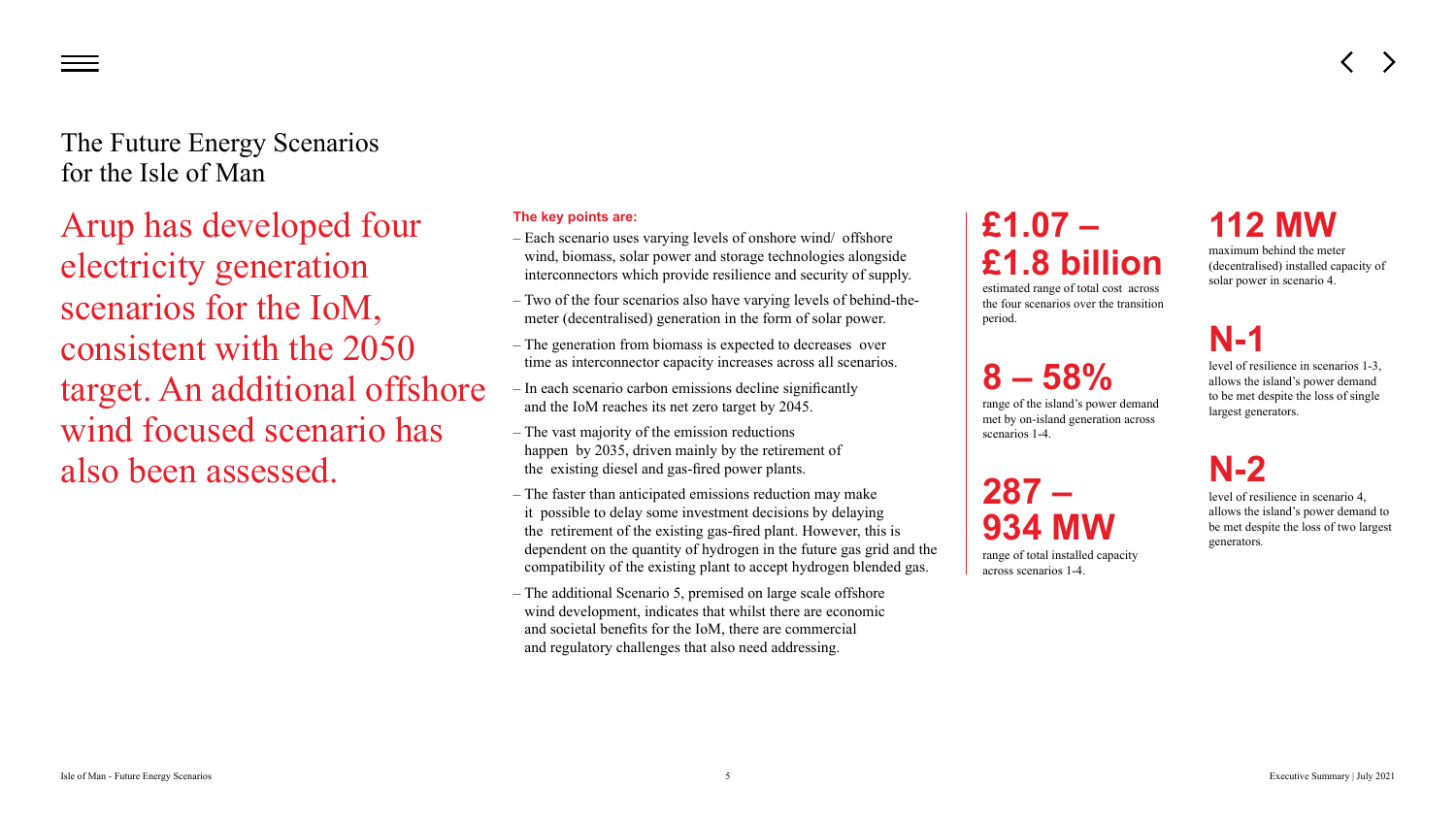The renewables in scenario 1 enable 20% of the annual demand to be met from onisland generation by 2050.

- 2028 28MW of biomass becomes operational as diesels retire.
- 2035 Biomass comprises more than half of on-island installed capacity.
- 2040 New, single 140 MW interconnector is introduced at the end of 2040 as the existing 60 MW interconnector ends use (option to bring forward in the timeline or extend the existing interconnector or CCGT's asset life.)
- 2050 60% on-island renewable installed capacity reached through Biomass (38%), interconnector (41%), Solar  $(13\%)$ , offshore wind  $(5\%)$ , energy storage  $(3\%)$ .

#### **Timeline**

### <span id="page-5-0"></span>Scenario 1

#### **Resilience**

### **N-1**

island's power demand can be met despite the loss of single largest generator.

#### **Estimated Cost**

**£1.49bn**

estimated total cost over the transition period.

Equates to an estimated

**£707m** in Net Present Value terms.

#### **On-island Generation**

**20%**  annual power demand met through on-island generation by 2050.





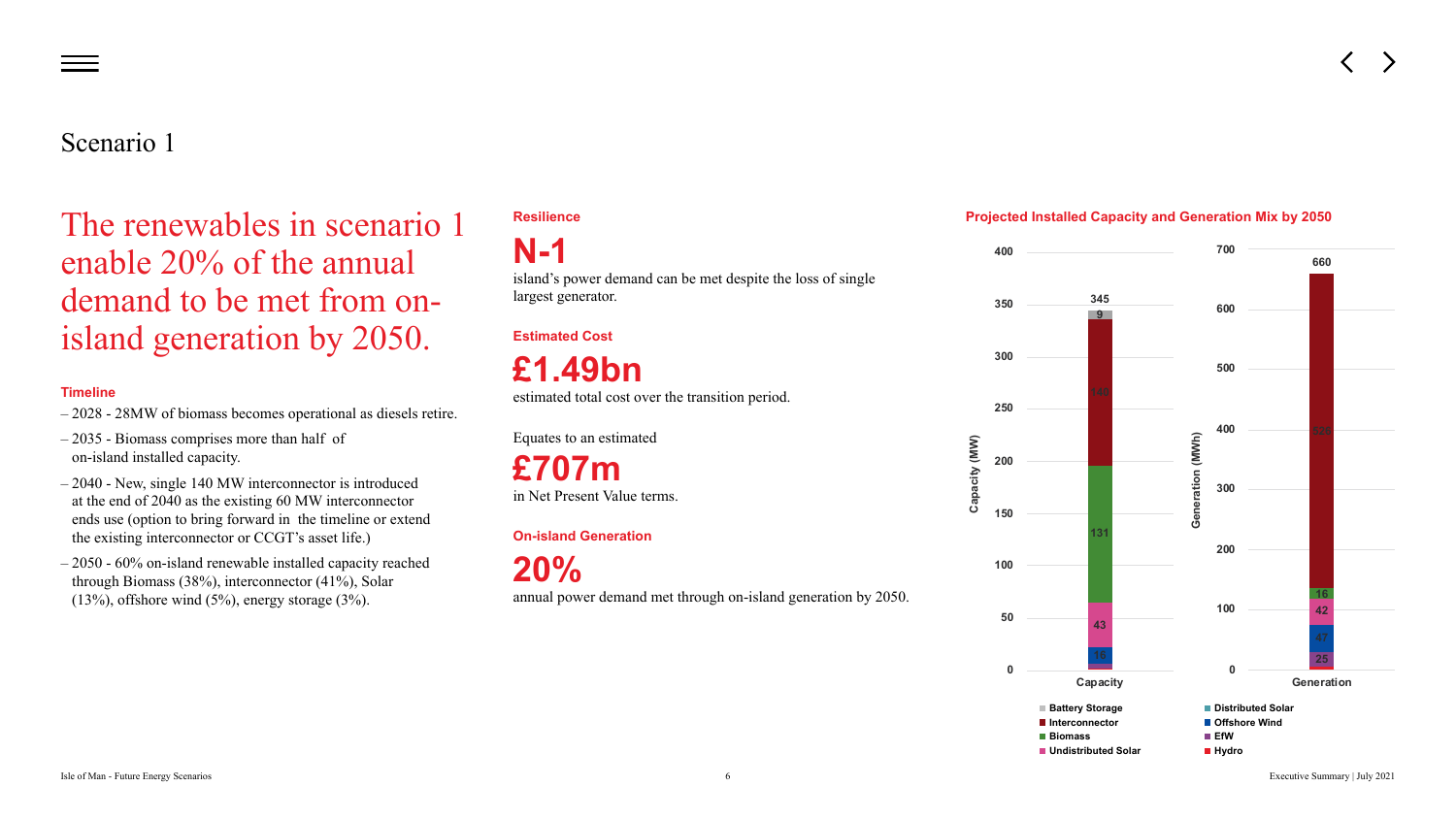# Interconnectors dominate scenario 2, with more than 90% of annual demand met by imports from GB.

#### **Timeline**

- 2028 Diesels retire and a new 140 MW interconnector becomes operational by 2028.
- 2030 IoM becomes a net importer of electricity
- 2031 CCGT retires and 39 MW of biomass becomes operational by the end of the year.
- 2041 A second new 140 MW interconnector becomes operational as existing 60 MW interconnector retires.
- 2050 Approximately 20% on island renewable capacity, including biomass.

### <span id="page-6-0"></span>Scenario 2

#### **Resilience**

**N-1** 

island's power demand can be met despite the loss of single largest generator.

#### **Estimated Cost**

**£1.4bn** estimated total cost over the transition period.

Equates to an estimated

**£663m** in Net Present Value terms.

#### **On-island Generation**

**8%**  annual power demand met through on-island generation by 2050.





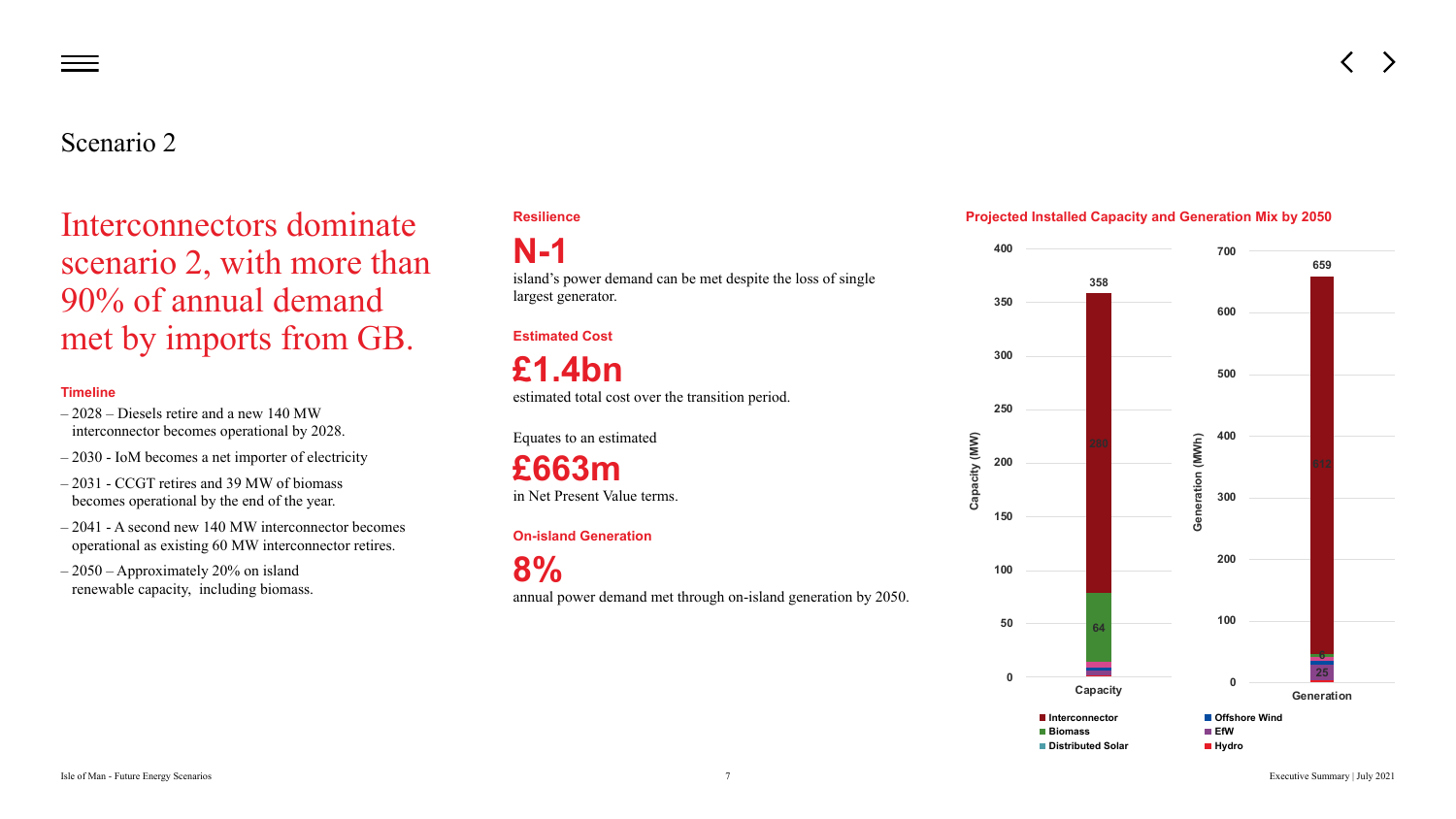Similarly in Scenario 3, 90% of the annual demand is met by imports from GB, but with less interconnector capacity.

#### **Timeline**

- 2028 Diesels retire and a new 140 MW interconnector becomes operational.
- 2031 CCGT retires by end of year and 39 MW of biomass becomes operational to maintain resilience levels
- 2040 Biomass capacity continues to increase with increasing peak demand, reaching 64 MW by 2040 to provide resilience
- 2050 Approximately 30% on-island renewable capacity, including biomass, solar and energy from waste.

### <span id="page-7-0"></span>Scenario 3

#### **Resilience**

**N-1** 

island's power demand can be met despite the loss of single largest generator.

### **Estimated Cost £1.07bn**

estimated total cost over the transition period.

Equates to an estimated

**£552m**  in Net Present Value terms.

#### **On-island Generation**

**9%**  annual power demand met through on-island generation by 2050.

#### **Decentralisation**

**2.3MW** 

total installed capacity of decentralised generation installed as behind-the-meter solar PV in new properties.



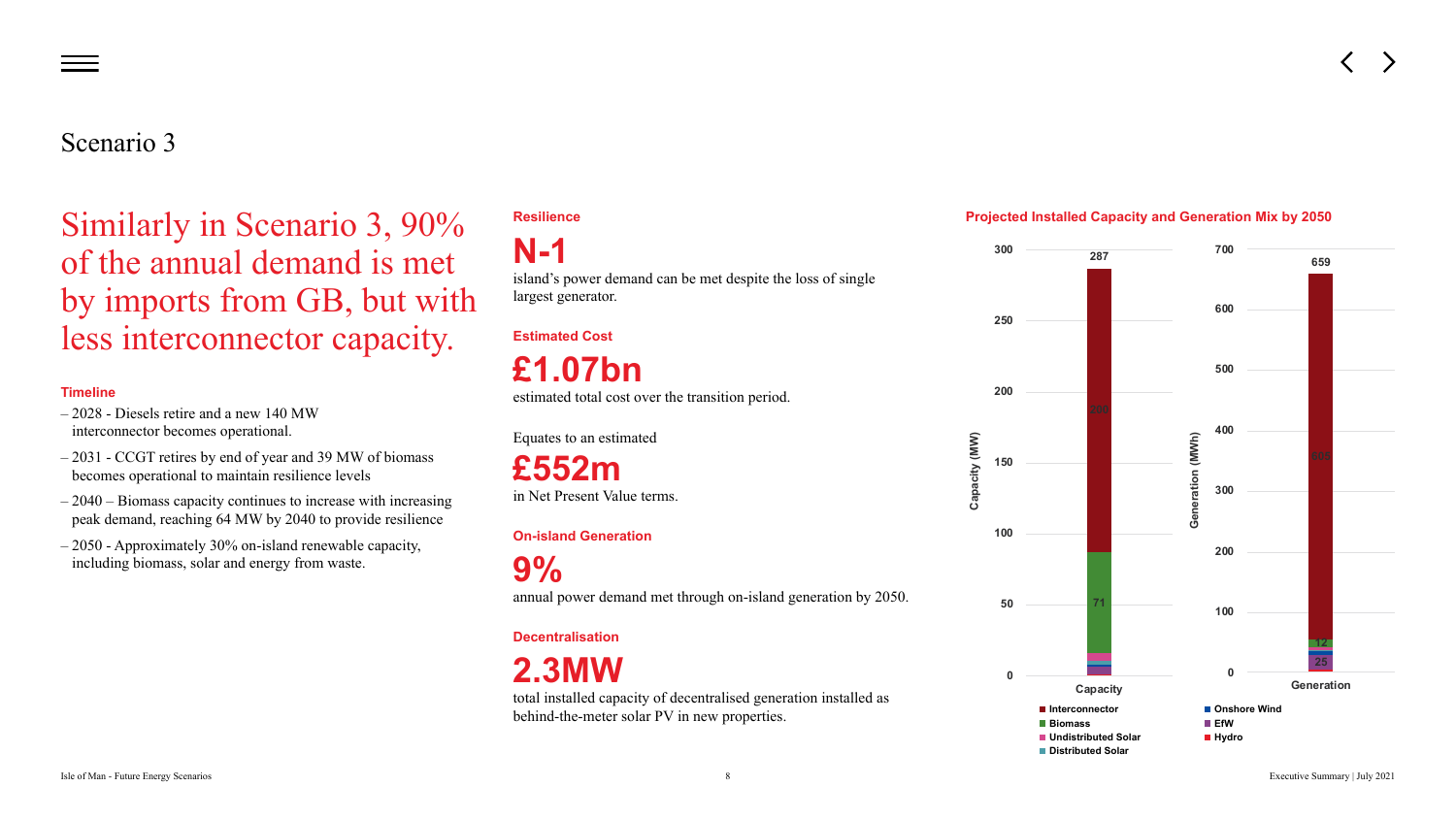

Whilst scenario 4 has excess generation, imports are still required to meet about 40% of annual demand in 2050 due to intermittency of renewables.

#### **Timeline**

- $-2028$  Diesels retire by the end of 2027, and 2 x 70 MW interconnectors are introduced to maintain N-2 resilience level. On-island renewables reach 60 MW.
- 2032 CCGT retires by the end of 2031. An additional 70 MW interconnector is introduced by the start of 2032 to maintain N-2 resilience, leading to 3 new x 70 MW interconnectors, alongside 1 existing x 60 MW interconnector. On-island renewables continue to increase, reaching a total of 130 MW.
- 2040 Existing 60 MW interconnector is refurbished / to maintain N-1 resilience. Total on-island renewable capacity reaches 310 MW. Battery storage reach 186 MW.
- 2050 Total installed capacity reaches 934 MW, including 380 MW of on-island renewables. Significant increase in pumped storage capacity between 2049 and 2050, reaching 94 MW.

### <span id="page-8-0"></span>Scenario 4

#### **Resilience**

### **N-2**

island's power demand can be met despite the loss of two largest generators.

#### **Estimated Cost**

**£1.8bn** 

estimated total cost over the transition period.

Equates to an estimated

**£898m**  in Net Present Value terms.

#### **On-island Generation**

**58%** 

annual power demand met through on-island generation by 2050. Despite excess generation, imports are needed due to intermittency of renewables.

#### **Decentralisation**

**112MW** 

total installed capacity of decentralised generation installed as behind-the-meter solar PV in both existing and new properties.

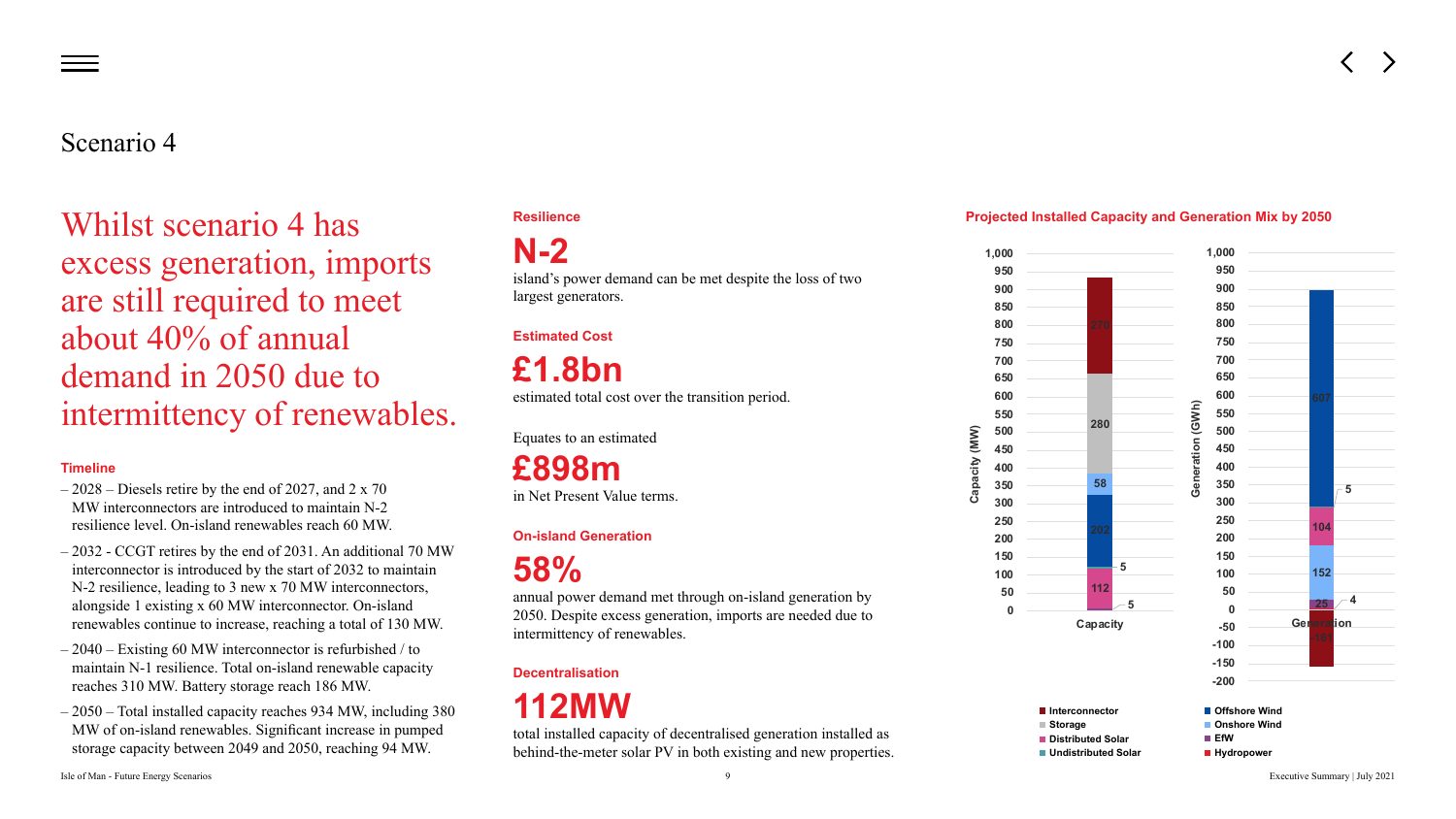<span id="page-9-0"></span>High-level cost implications (1 of 2)

Scenario 4 is estimated to be the most expensive, due to highest resilience and largest on-island generation.

#### **Key points:**





- The cost implications for a scenario are typically driven by the relationship between three key factors:
- The level of resilience
- The technology mix, including that required for resilience
- The extent of on-island generation
- Scenario 4 has the maximum on-island generation. Consequently, it has the highest installed capacity across all scenarios, and is therefore estimated to be the most expensive.
- The higher the installed capacity, the more reinforcement is required on the network to accommodate the additional generating units.
- This further exacerbates the cost implications. As a consequence, the network implications cost are also estimated to be the highest for Scenario 4 compared to other scenarios.
- However, increasing on-island generation also minimises the need for importing energy from overseas markets (e.g., Great Britain). Consequently, the cost of importing energy is the lowest in Scenario 4.
- In summary, the benefits of increased on-island generation need to be weighed against the risk of importing power.
- Similarly, the benefits of increased resilience also need to be weighed against the potential risk and consequences of power outages.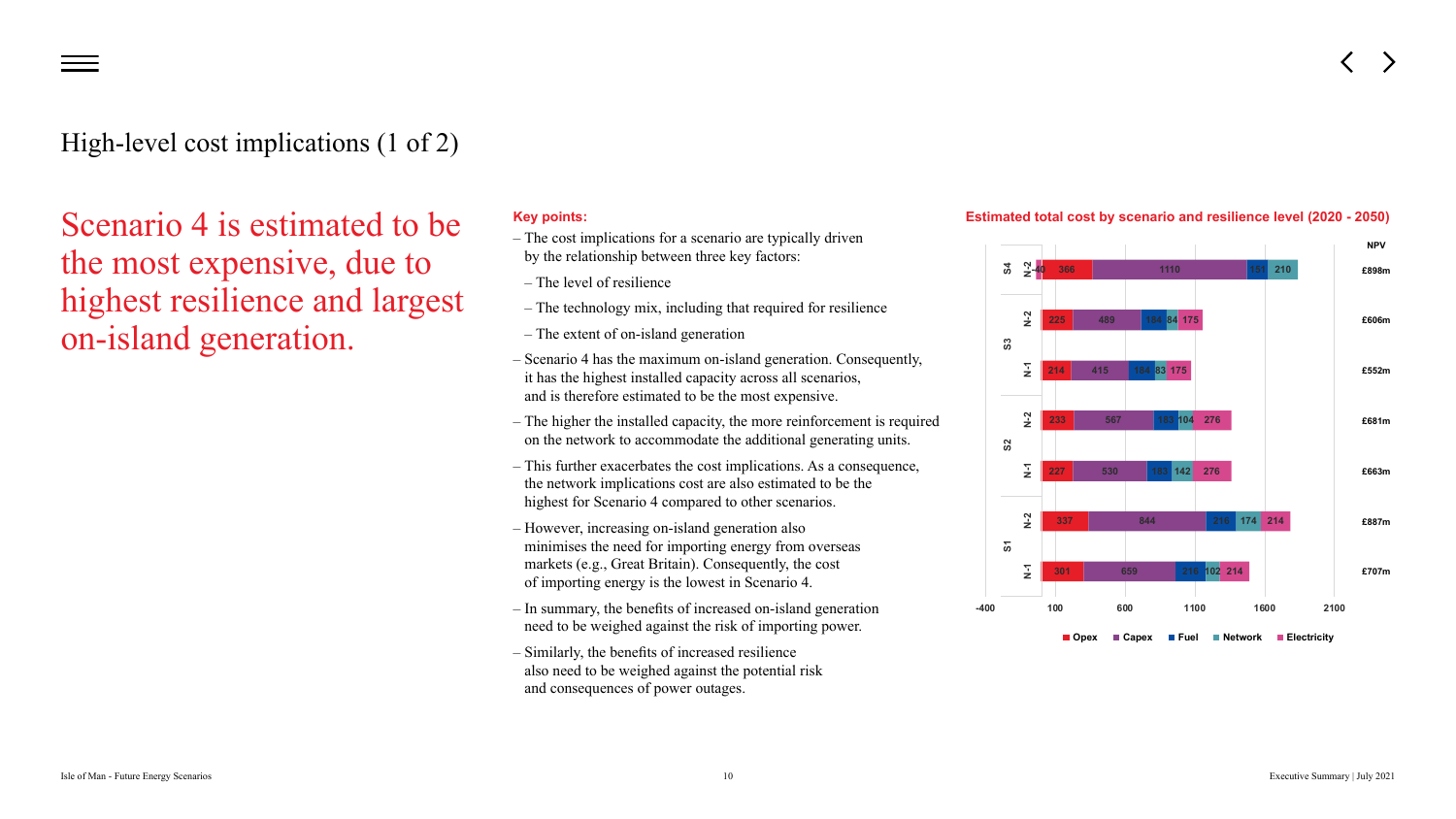### High-level cost implications (2 of 2)

# On a p/kWh basis, Scenario 4 is also estimated to be the most expensive.

#### **Assumptions:**

- Calculation methodology: The estimated cost in p/kWh has been calculated by dividing the sum of the annual costs by the sum of the annual demand over the transition period from 2020-2050.
- The estimated annual demand is based on the consumer transformation scenario.
- The estimated annual costs, annual demand and the resulting cost in p/kWh presented on this page have not been discounted.

#### **Key points:**

– The estimated costs in p/kWh presented on this page for various scenarios are not consumer tariffs, i.e. these are not retail prices. Hence, these estimates do not reflect of what consumers on the IoM will pay for the electricity in the future.

– It is likely that the retail price paid by end consumers will be higher. This is because the retail price is expected to include other items such as operational costs for MUA,

– Additionally, the wholesale price estimates developed for these scenarios may also evolve over the long term with evolving supply and demand dynamics across the whole of north west Europe, and its interconnection with the GB market.

- 
- potential taxes and levies and supplier margins.
- 
- fund and finance the transition over the long term.
- The IoM have estimated the cost for MUA at 5.4p/kWh, however Arup have not reviewed this calculation or validated this figure.

– Whilst this analysis gives a relative comparison of the costs of individual scenarios, the impact on end consumer price will depend on how the Isle of Man chooses to



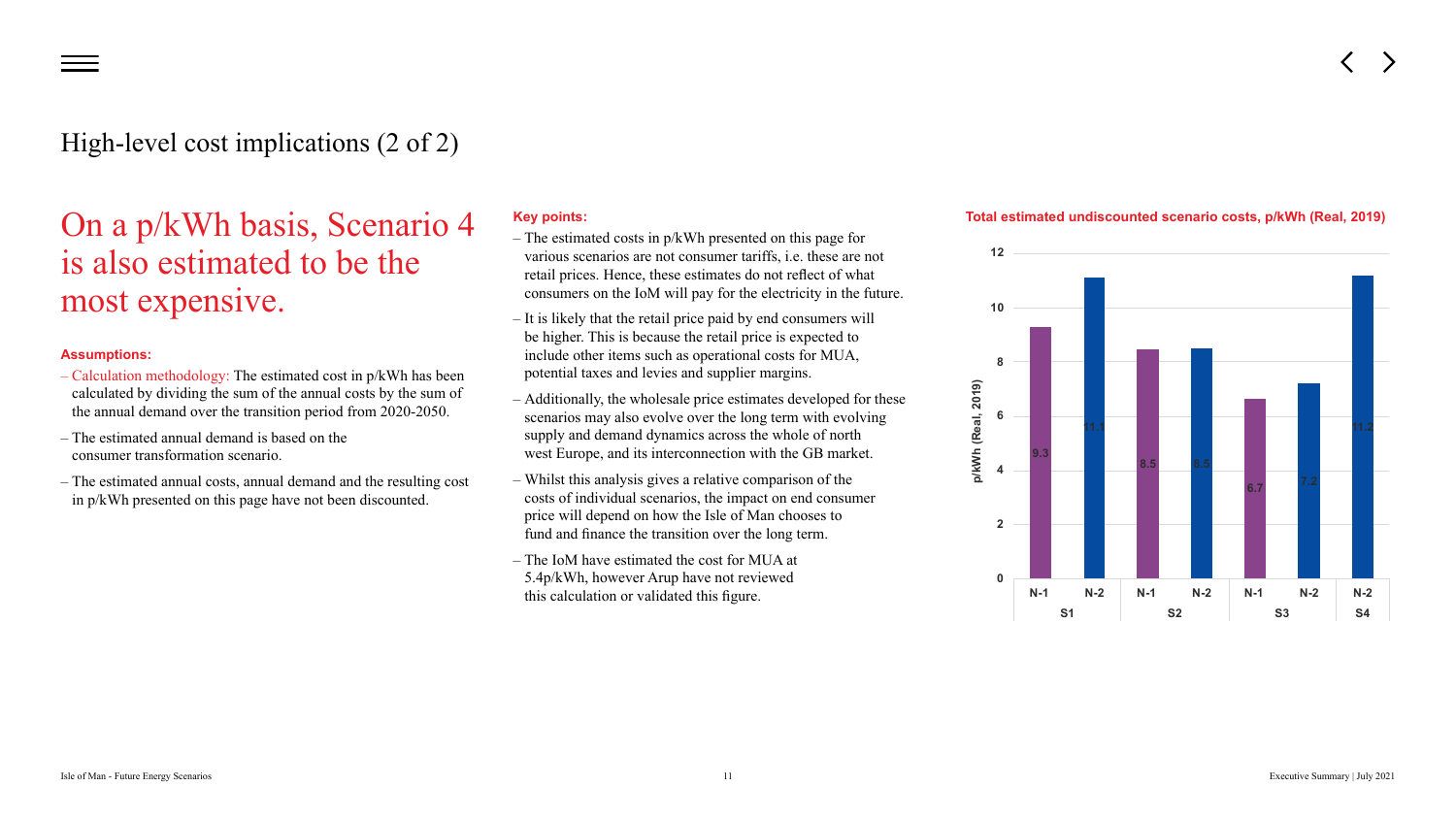### <span id="page-11-0"></span>Implications for end-consumer price

The impact on end-consumer prices will depend on how the island chooses to fund and finance the transition.

#### **Key points:**

– The retail electricity price, paid by the end consumer, is comprised of a variety of items. Typically, these include wholesale price, network cost, operating cost, environmental

– The wholesale cost is often the largest single component of an end consumer's bill. Historically, the wholesale

– Whilst the Isle of Man does not have a wholesale market, it is likely to be exposed to volatility and variability in global gas prices, since about 90% of the island's power is generated from the gas-fired power plant and gas is sourced from Great Britain, where prices will be strongly correlated to the GB gas hub; the National Balancing Point (NBP).

- levies and taxes, and suppliers' profit margins.
- cost has been correlated to the global commodity prices for fossil fuels such as coal, gas and oil.
- 
- 
- The trajectory of future retail prices will therefore depend on how the IoM choses to fund and finance the transition over the longer term.
- For instance, IoM could choose to fund the transition through general taxation, in which case the impact on end consumers' bill is likely to be low.

– In the net zero scenarios, the influence of commodity prices on wholesale and by extension, retail prices is expected to weaken. Instead, the retail price in the long term will be mainly driven by the cost of building and operating new renewable power plants, network upgrades and operations, the cost of importing power from overseas (if any) and other operating costs.

- Alternatively, it could chose to fund the transition by introducing environmental levies (similar to that in Great Britain) which are added to electricity bills. In this case, consumers may see some increase in their bills.
- However, this increase would be counteracted to some extent by reducing reliance on fossil fuels and hence reduced exposure to global commodity prices – essentially, the fuel for renewables such as wind and solar is free and hence it is cheaper to generate a unit of electricity from intermittent renewables than it is from fossil fuel based power stations.



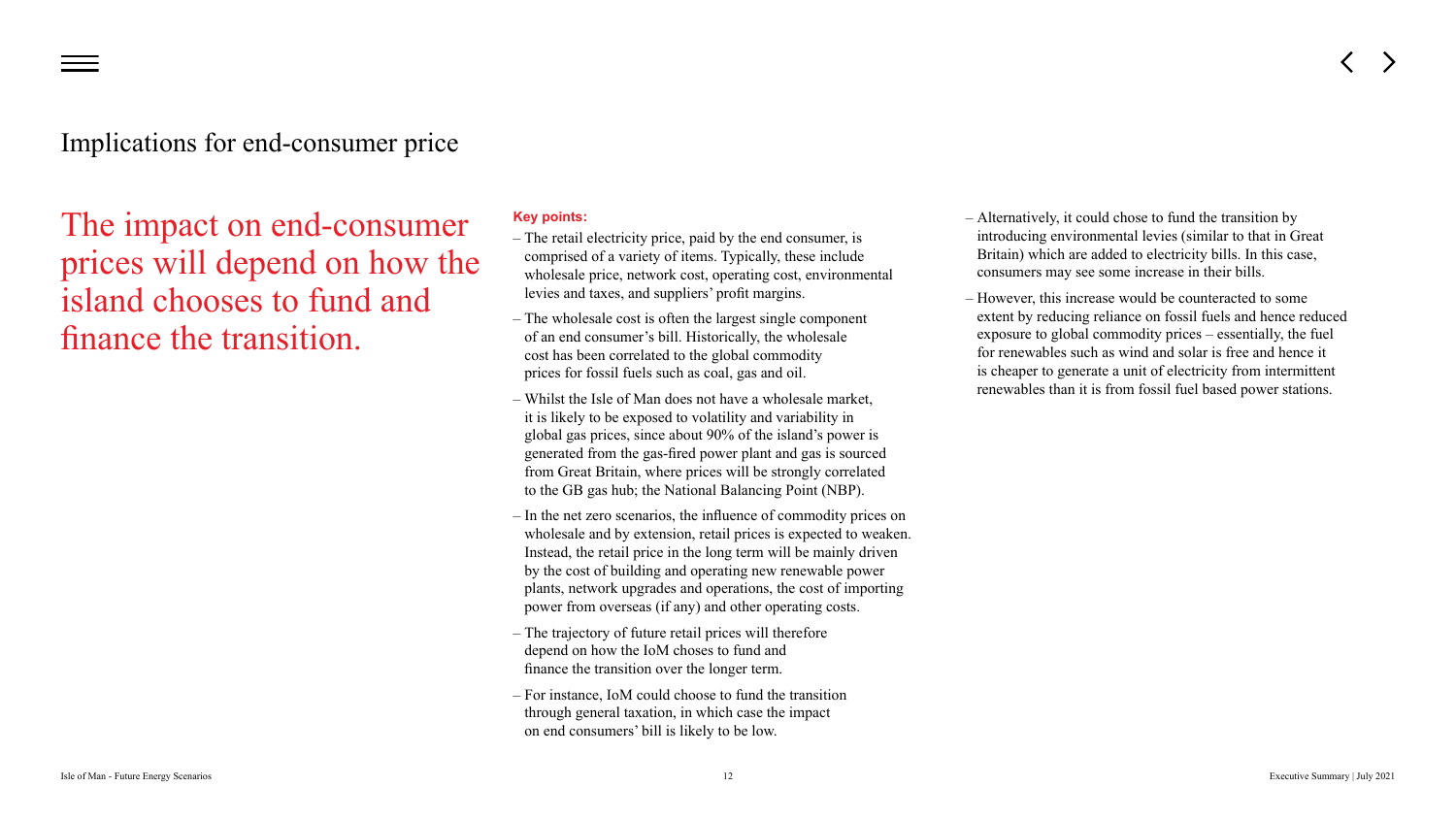Whilst there are economic and societal benefits in pursuing Scenario 5, key commercial challenges also need addressing.

#### **Key features:**

- Scenario 5 is premised on the construction of a 700-800 MW offshore windfarm in the Isle of Man territorial water.
- The power generated from this offshore wind farm, alongside other renewable technologies, will be used to meet domestic demand.
- Excess power could be exported to the British or Irish markets, it could be converted to hydrogen or stored in large batteries on the island.

### <span id="page-12-0"></span>Scenario 5

# **Key assumptions: 51%**



**10%**  uplift in infrastructure costs (included in capex) for IoM.

**6.3%**  hurdle rate for IoM and GB, decreasing to 5% for Ireland.

#### **Key considerations:**

– However, initial analysis suggests that the cost of producing power from offshore wind in IoM is higher than it is in the GB or Ireland.

- In this scenario, the island will see economic and wider societal benefits from the lease of sea bed, and the operation and maintenance base.
- 
- 
- 
- Therefore, the commercial arrangements for this scenario, particularly those related to the sale of excess power, need further assessment.

– Windfarms built outside the UK cannot currently access the UK government subsidies. This poses a commercial challenge for exporting excess power generated from overseas market to the UK.

– Power Purchase Agreement (PPA) provide a route to selling excess power to overseas markets; however, this requires further assessment.

#### **Note:**

IoM (2 IC) – this scenario includes the cost of two additional interconnectors, once each with GB and Ireland, for exporting power from IoM.

IoM (1 IC) – this scenario includes the cost of one additional interconnector with GB only (none with Ireland) for exporting power from IoM.

IoM (0 IC) – this scenario does not include the cost of any additional interconnectors. It is

assumed that power is exported using the interconnectors that are constructed to provide resilience.



| <b>CAPEX</b>   | £1.46 $bn$ | £1.46 $bn$ | £1.46 $bn$               | £1.74 $bn$     | £1.42 $bn$               |
|----------------|------------|------------|--------------------------|----------------|--------------------------|
| <b>OPEX</b>    | £2.50 $bn$ | £2.50 $bn$ | £2.50 $bn$               | £2.17 $bn$     | £2.53 $bn$               |
| <b>IC COST</b> | £0.38bn    | £0.19 $bn$ | $\overline{\phantom{a}}$ | $\blacksquare$ | $\overline{\phantom{a}}$ |

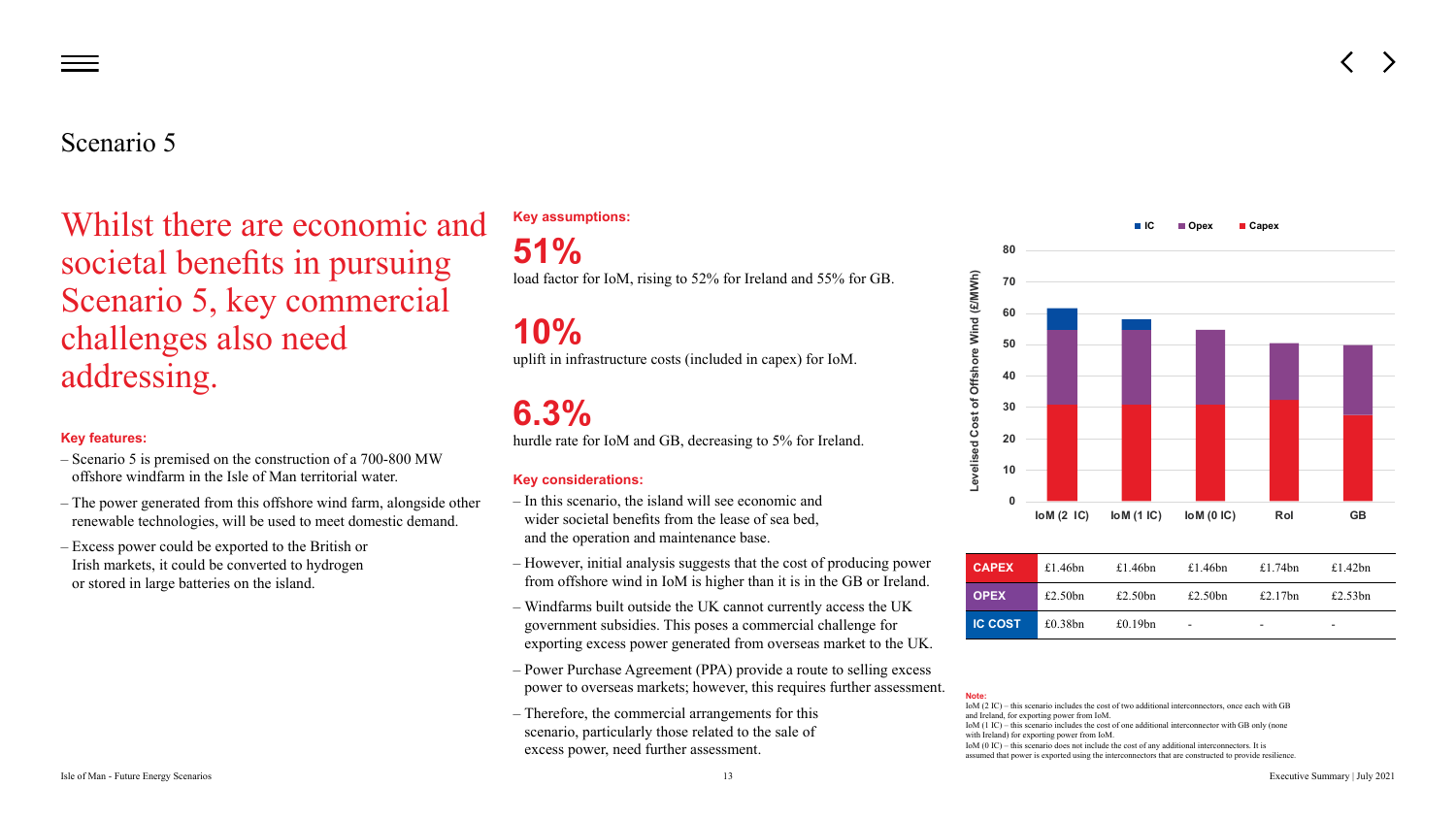



# Action required across six key areas to enable the energy transition.

Currently, non-renewable gas fired power stations or combined cycle gas turbine (CCGT) produce around 93% of the island's electricity.

In order to successfully plan and implement a route to net zero emissions by 2050, the IoM must focus on six key areas to form an agreed and clear plan of the short term (0-5 years), medium term (5-10 years) and longer term (>10 years).

Over this time, new renewable technologies such as onshore/offshore wind, biomass and solar energy can be developed on the island, alongside current methods of hydropower, energy from waste and interconnectors with the UK.

### <span id="page-13-0"></span>A high level roadmap for transition

|                               | <b>Short term</b>                                                                                                                                                                                                                                                                    | <b>Medium term</b>                                                                                                                                      | <b>Long term</b>                                                                                                                                           |
|-------------------------------|--------------------------------------------------------------------------------------------------------------------------------------------------------------------------------------------------------------------------------------------------------------------------------------|---------------------------------------------------------------------------------------------------------------------------------------------------------|------------------------------------------------------------------------------------------------------------------------------------------------------------|
| <b>Electricity Demand</b>     | Continue smart meter roll-out<br>Implement policy changes related to building and<br>appliance efficiency standards.                                                                                                                                                                 | Electric heating and heat pumps become prevalent.<br>Increasing number of EVs start operating on the island                                             | Smart EV charging and smart appliances become the<br>norm.<br>Majority of the privately owned small vehicles on the<br>island are electric.                |
| <b>Electricity Generation</b> | Undertake evidence based assessments to determine the<br>required level of resilience in the future system<br>Undertake detailed assessment for new interconnector<br>with GB.                                                                                                       | Start interconnector planning, design, construction and<br>commissioning.<br>Begin to phase out fossil fuels                                            | Track emerging technologies, mainly carbon capture use<br>and storage (CCUS) and hydrogen to assess suitability<br>and demand.                             |
| Policies and laws             | Finalise transport, heating and waste management<br>strategies.<br>Introduce carbon budgets and carbon tax to support air<br>quality improvements<br>Introduce incentives for uptake of EV<br>Introduce incentives for increased uptake of behind-the-<br>meter renewable generation | Roll out of public EV charging stations.<br>Carbon tax comes into force.                                                                                | Ban on sale of new petrol and diesel vehicles comes into<br>force<br>First few hydrogen refuelling stations built to service<br>public transport and HGVs. |
|                               | Funding and Financing Evaluate options for ownership, operation, financing and Develop business cases to secure funding as necessary<br>funding of new generation assets.                                                                                                            | Ring fence medium and long term funding and financing<br>sources.                                                                                       | Review financial key performance metrics and adjust<br>operations, funding and financing for improved<br>performance                                       |
| <b>Land Use</b>               | Identify suitable land areas and to accommodate new<br>generation and network related assets.<br>Identify land areas for biomaterial production and<br>processing.<br>Update long term development plans reflecting the<br>energy transition.                                        | Begin procurement, planning and enabling works to<br>accommodate new generation and network related assets.<br>Start biomaterial production and storage | Begin afforestation and land restoration, where feasible,<br>to assist with 'negative' emissions (i.e. emissions)<br>absorption from atmosphere).          |
| <b>Network Infrastructure</b> | Investigate potential for smart/flexibility solutions and<br>improve decision making tools.<br>Develop a digital network infrastructure for increased<br>monitoring and improved decision-making.                                                                                    | Coordinate increasing load related and asset age/<br>condition related investment.                                                                      | Review effectiveness of various reinforcement measures<br>and smart/flexibility solutions from a planning,<br>investment and operational perspective.      |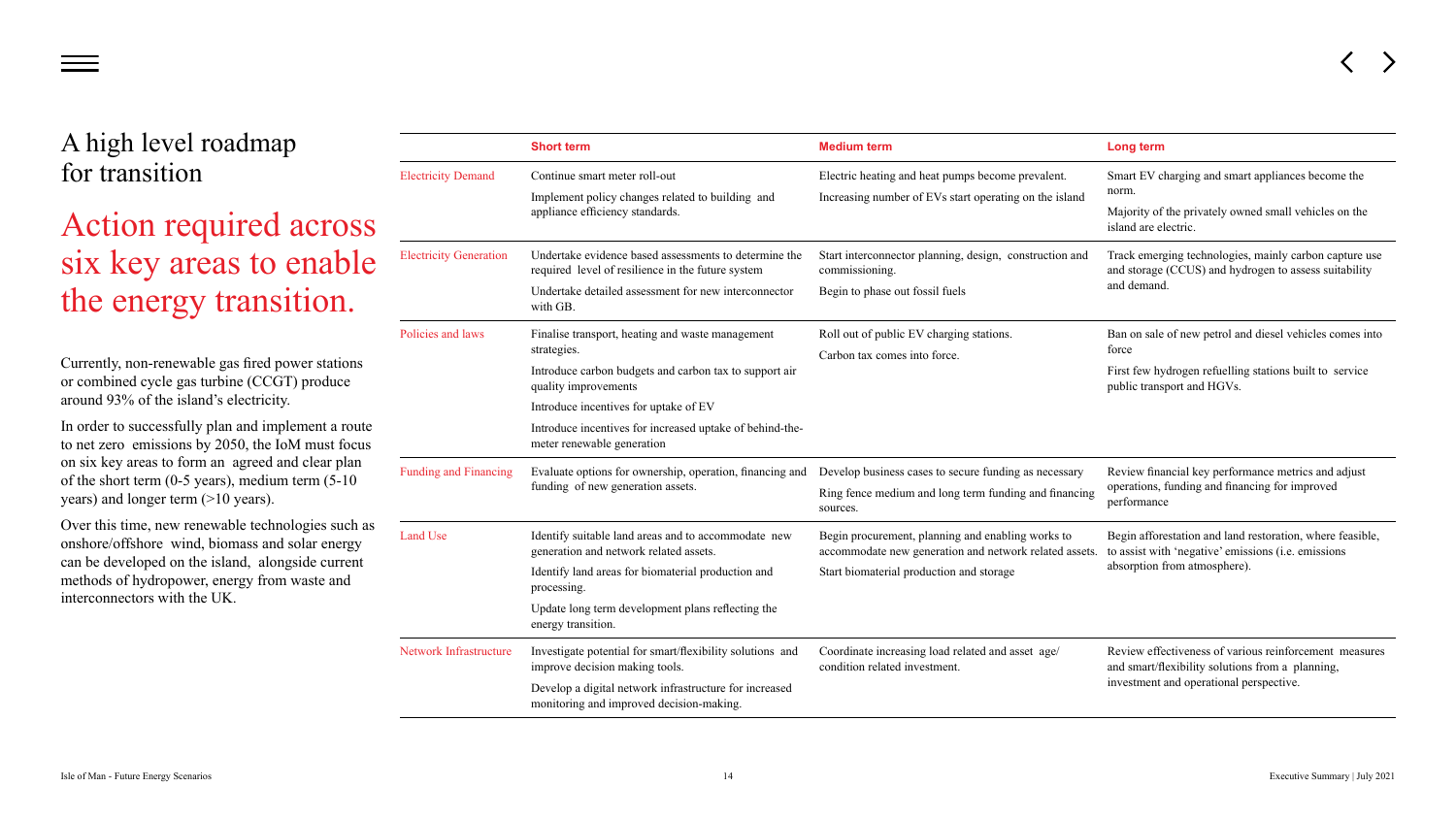- In preparing this report we have relied on information provided by others and we do not accept responsibility for the content, including the accuracy and completeness, of such information. In no circumstances do we accept liability in relation to information provided by others.
- We emphasise that any forward looking projections, forecasts, or estimates are based upon interpretations or assessments of available information at the time of writing.
- The realisation of the prospective financial information is dependent upon the continued validity of the assumptions on which it is based. Actual events frequently do not occur as expected, and the differences may be material. For this reason, we accept no responsibility for the realisation of any projection, forecast, opinion or estimate.
- Findings are time sensitive, relevant only to current conditions at the time of writing. We will not be under any obligation to update the report to address changes in facts or circumstances that occur after the date of our report that might materially affect the contents of the report or any of the conclusions set forth therein.
- No person other than our Client and any party to whom reliance has been expressly permitted by us pursuant to a reliance letter may copy (in whole or in part), use or rely on the contents of this report without our prior written permission. Any copying or use of this report (in whole or in part) whatsoever shall be accompanied by or incorporate this notice at all times.

### <span id="page-14-0"></span>Basis of Preparation

– We accept no responsibility for, and have not authorised, the contents of any report, prospectus, supplementary prospectus, listing particulars, supplementary listing particulars, presentation or other document or communication in respect of the sale, acquisition, offering or transfer of any shares or securities or interest in them, whether on the primary or secondary market or otherwise, which uses, includes or incorporates any report, deliverable or information, or any element thereof, prepared

– The scenarios presented in this report are specific to the Isle of Man, and have been developed based on the constraints and requirements identified by our Client, and assumptions agreed upon with our Client. The scenarios are likely to change, if the underlying constraints, requirements and assumptions change. These scenarios are not replicable for

- by us under or in connection with our Appointment.
- other locations, including other island jurisdictions.

#### **This report is based on information gathered from the following sources**

- Review of publicly available information (such the National Grid Future Energy Scenarios (2020) and the BEIS Cost of Generation Report (2020))
- Information provided in the virtual data room (VDR) by the Client and other stakeholders
- Virtual meetings and workshops held with the client and wider stakeholders, including Manx Utilities Authority (MUA)
- Information shared by the Client during virtual meetings, workshops and via emails
- Responses to the Request for Information (RFI)